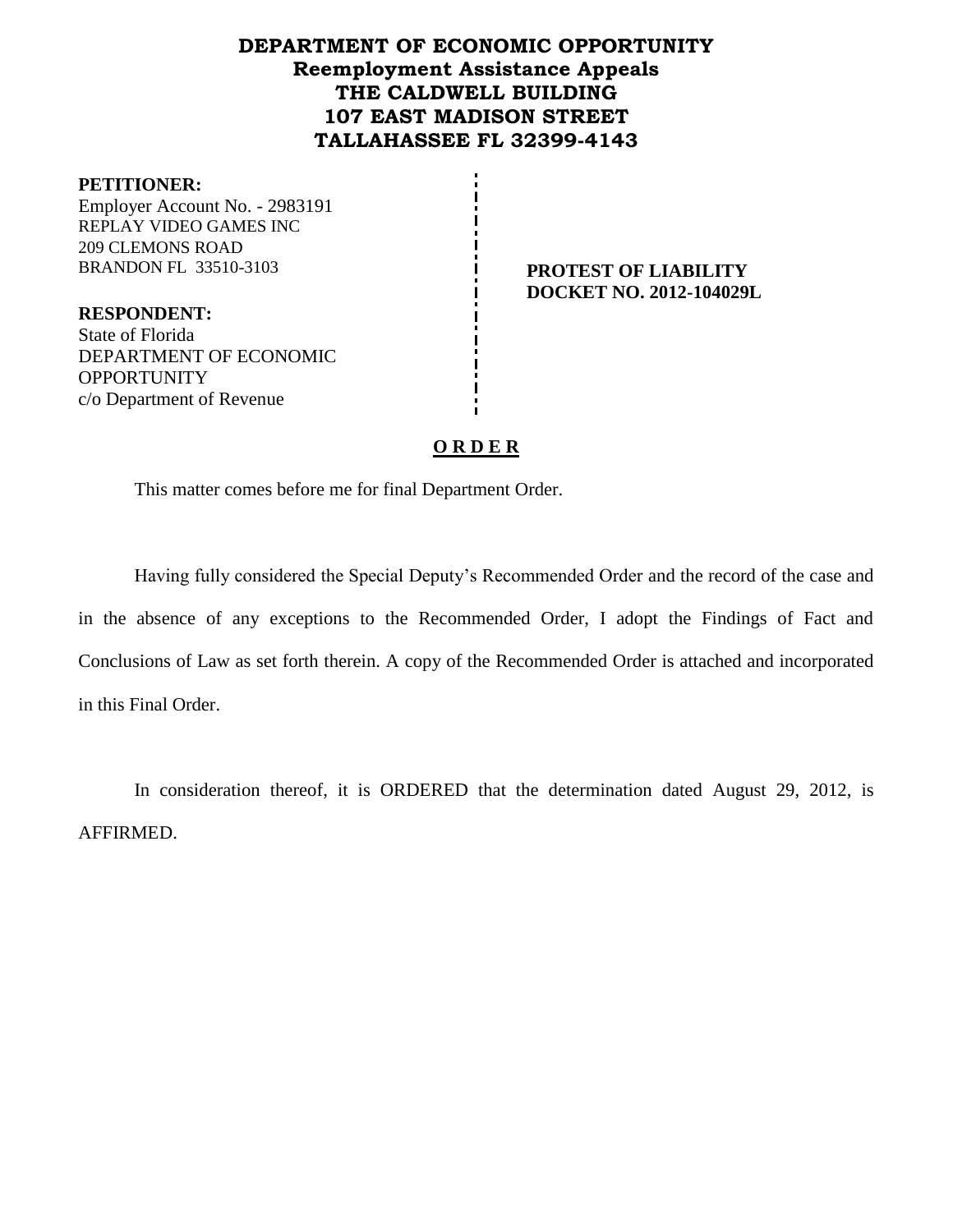#### **JUDICIAL REVIEW**

Any request for judicial review must be initiated within 30 days of the date the Order was filed. Judicial review is commenced by filing one copy of a *Notice of Appeal* with the DEPARTMENT OF ECONOMIC OPPORTUNITY at the address shown at the top of this Order and a second copy, with filing fees prescribed by law, with the appropriate District Court of Appeal. It is the responsibility of the party appealing to the Court to prepare a transcript of the record. If no court reporter was at the hearing, the transcript must be prepared from a copy of the Special Deputy's hearing recording, which may be requested from the Office of Appeals.

Cualquier solicitud para revisión judicial debe ser iniciada dentro de los 30 días a partir de la fecha en que la Orden fue registrada. La revisión judicial se comienza al registrar una copia de un *Aviso de Apelación* con la Agencia para la Innovación de la Fuerza Laboral [*DEPARTMENT OF ECONOMIC OPPORTUNITY]* en la dirección que aparece en la parte superior de este *Orden* y una segunda copia, con los honorarios de registro prescritos por la ley, con el Tribunal Distrital de Apelaciones pertinente. Es la responsabilidad de la parte apelando al tribunal la de preparar una transcripción del registro. Si en la audiencia no se encontraba ningún estenógrafo registrado en los tribunales, la transcripción debe ser preparada de una copia de la grabación de la audiencia del Delegado Especial [*Special Deputy*], la cual puede ser solicitada de la Oficina de Apelaciones.

Nenpòt demann pou yon revizyon jiridik fèt pou l kòmanse lan yon peryòd 30 jou apati de dat ke Lòd la te depoze a. Revizyon jiridik la kòmanse avèk depo yon kopi yon *Avi Dapèl* ki voye bay DEPARTMENT OF ECONOMIC OPPORTUNITY lan nan adrès ki parèt pi wo a, lan tèt *Lòd* sa a e yon dezyèm kopi, avèk frè depo ki preskri pa lalwa, bay Kou Dapèl Distrik apwopriye a. Se responsabilite pati k ap prezante apèl la bay Tribinal la pou l prepare yon kopi dosye a. Si pa te gen yon stenograf lan seyans lan, kopi a fèt pou l prepare apati de kopi anrejistreman seyans lan ke Adjwen Spesyal la te fè a, e ke w ka mande Biwo Dapèl la voye pou ou.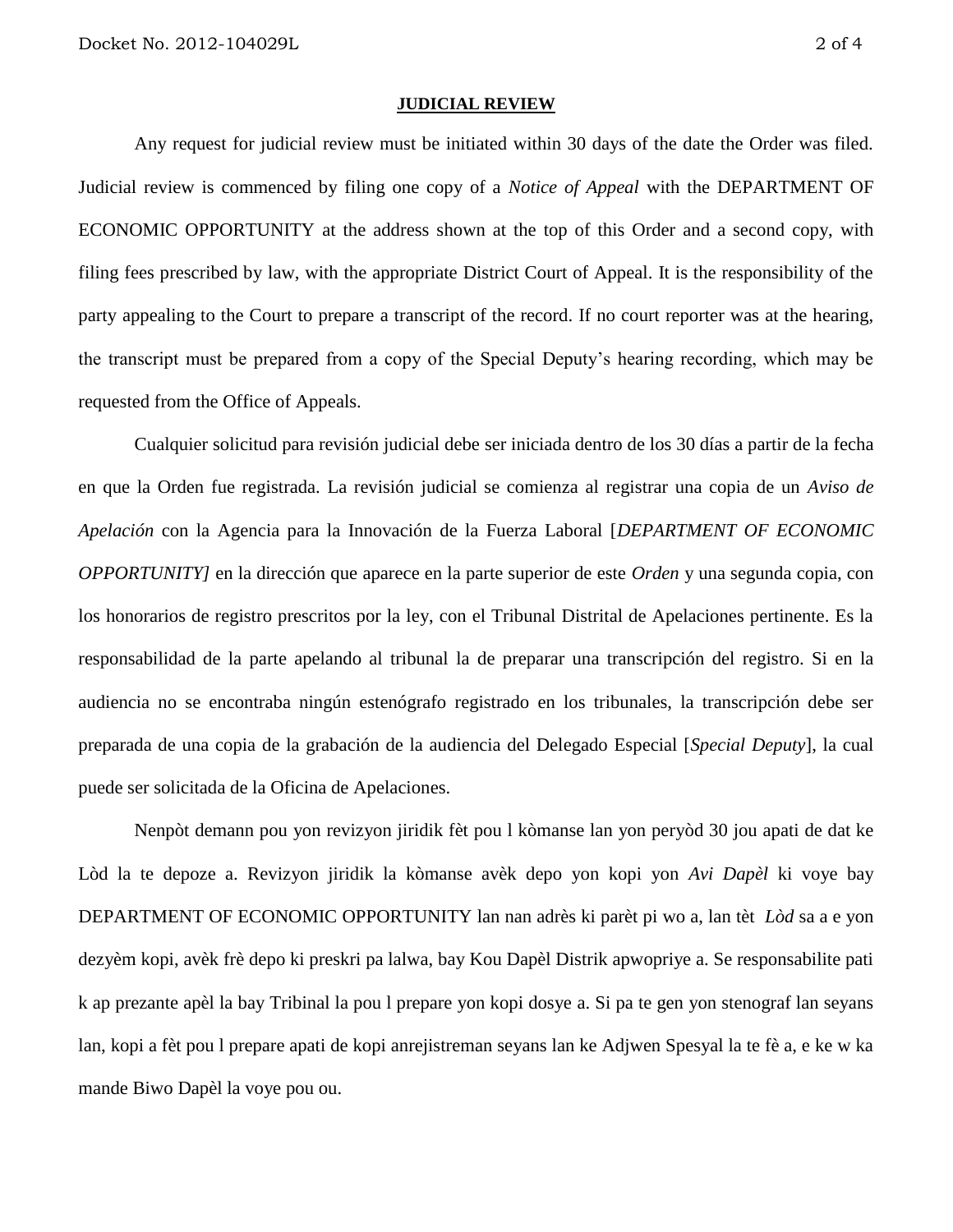DONE and ORDERED at Tallahassee, Florida, this \_\_\_\_\_\_\_ day of May, 2013.



Altemese Smith, Bureau Chief, Reemployment Assistance Program DEPARTMENT OF ECONOMIC OPPORTUNITY

FILED ON THIS DATE PURSUANT TO § 120.52, FLORIDA STATUTES, WITH THE DESIGNATED DEPARTMENT CLERK, RECEIPT OF WHICH IS HEREBY ACKNOWLEDGED.

 $\overline{\phantom{a}}$  ,  $\overline{\phantom{a}}$  ,  $\overline{\phantom{a}}$  ,  $\overline{\phantom{a}}$  ,  $\overline{\phantom{a}}$  ,  $\overline{\phantom{a}}$  ,  $\overline{\phantom{a}}$  ,  $\overline{\phantom{a}}$  ,  $\overline{\phantom{a}}$  ,  $\overline{\phantom{a}}$  ,  $\overline{\phantom{a}}$  ,  $\overline{\phantom{a}}$  ,  $\overline{\phantom{a}}$  ,  $\overline{\phantom{a}}$  ,  $\overline{\phantom{a}}$  ,  $\overline{\phantom{a}}$ DEPUTY CLERK DATE

### **CERTIFICATE OF SERVICE**

**I HEREBY CERTIFY that true and correct copies of the foregoing Final Order have been furnished to the persons listed below in the manner described, on the \_\_\_\_\_\_\_ day of May, 2013**.

 $Shmawr\sim$   $\tilde{f}$ 

SHANEDRA Y. BARNES, Special Deputy Clerk DEPARTMENT OF ECONOMIC **OPPORTUNITY** Reemployment Assistance Appeals 107 EAST MADISON STREET TALLAHASSEE FL 32399-4143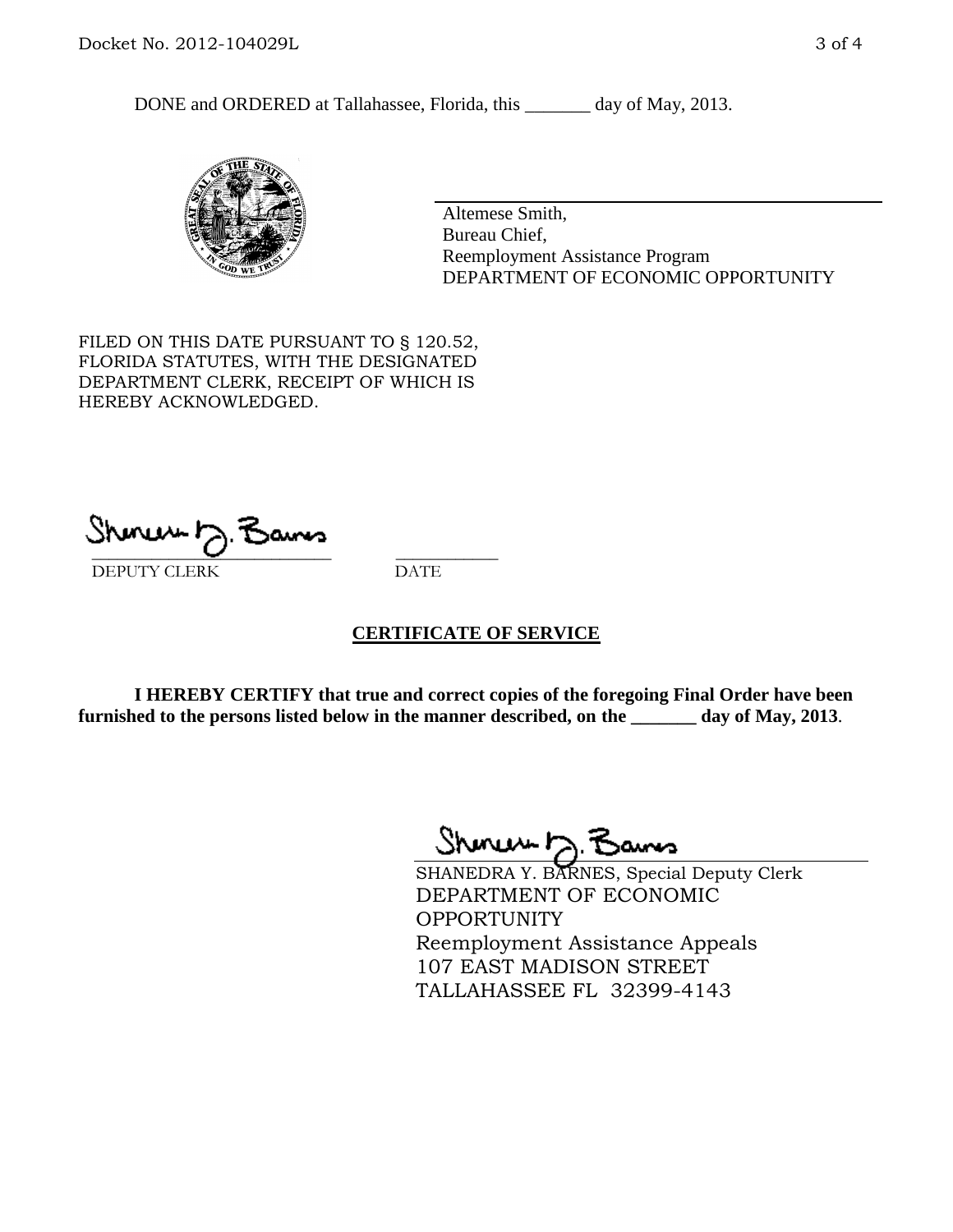By U.S. Mail:

IAN COCHRAN 2030 PLANTATION KEY CIRCLE BRANDON FL 33511

REPLAY VIDEO GAMES INC 209 CLEMONS ROAD BRANDON FL 33510-3103

DEPARTMENT OF REVENUE ATTN: PATRICIA ELKINS - CCOC #1-4866 5050 WEST TENNESSEE STREET TALLAHASSEE FL 32399

DEPARTMENT OF REVENUE ATTN: MYRA TAYLOR PO BOX 6417 TALLAHASSEE FL 32314-6417

ORDA QUENTEN ATKINSON 3604 OVERSTREET LANE VALRICO FL 33594

State of Florida DEPARTMENT OF ECONOMIC OPPORTUNITY c/o Department of Revenue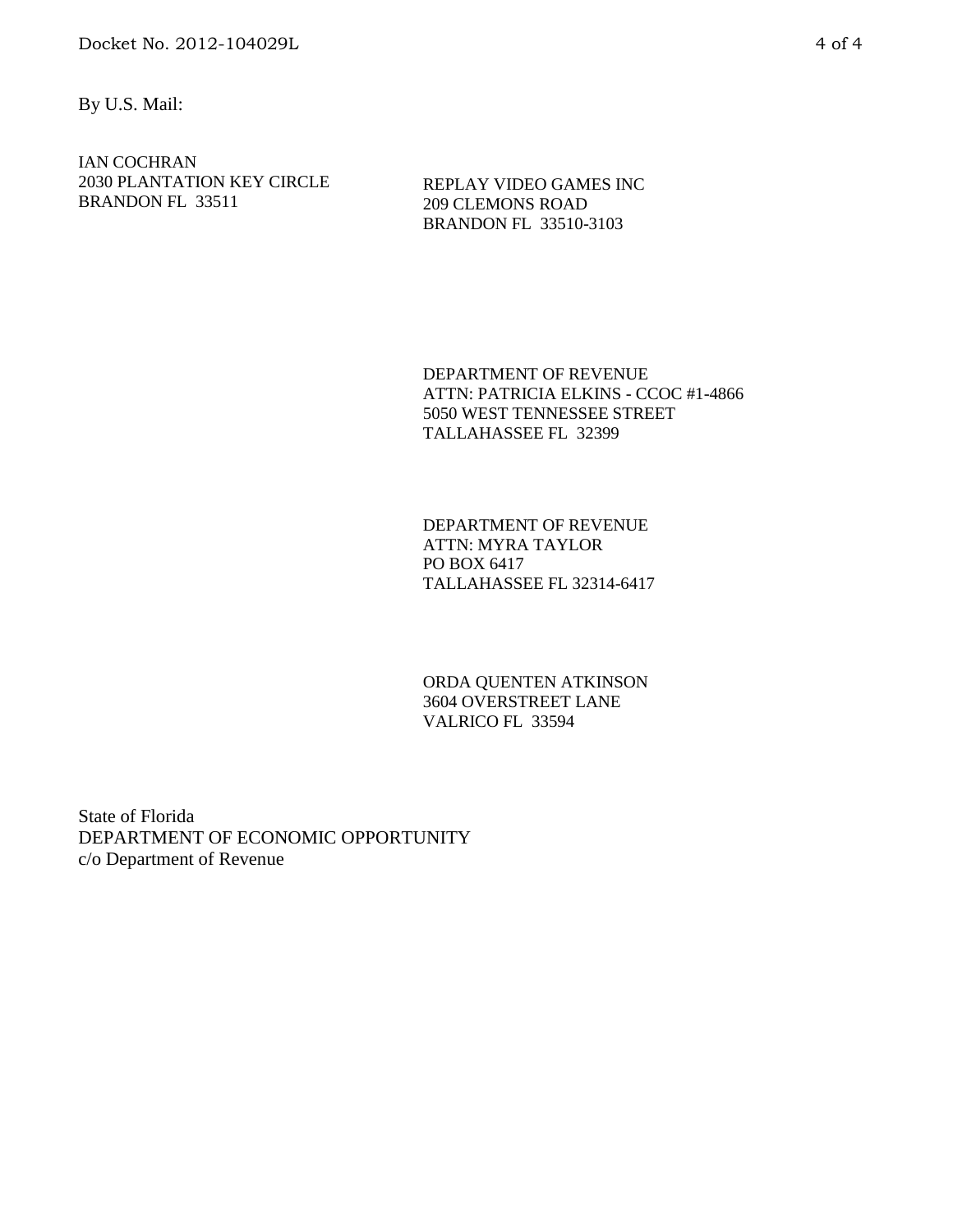## **DEPARTMENT OF ECONOMIC OPPORTUNITY Reemployment Assistance Appeals**

MSC 347 CALDWELL BUILDING 107 EAST MADISON STREET TALLAHASSEE FL 32399-4143

#### **PETITIONER:**

Employer Account No. - 2983191 REPLAY VIDEO GAMES INC 209 CLEMONS ROAD BRANDON FL 33510-3103

> **PROTEST OF LIABILITY DOCKET NO. 2012-104029L**

**RESPONDENT:** State of Florida DEPARTMENT OF ECONOMIC **OPPORTUNITY** c/o Department of Revenue

# **RECOMMENDED ORDER OF SPECIAL DEPUTY**

TO: SECRETARY, Bureau Chief, Reemployment Assistance Services DEPARTMENT OF ECONOMIC OPPORTUNITY

This matter comes before the undersigned Special Deputy pursuant to the Petitioner's protest of the Respondent's determination dated August 29, 2012.

After due notice to the parties, a telephone hearing was held on March 5, 2013. The Petitioner, represented by its president, appeared and testified. The Respondent, represented by a Department of Revenue Tax Specialist II, appeared and testified.

The record of the case, including the recording of the hearing and any exhibits submitted in evidence, is herewith transmitted. Proposed Findings of Fact and Conclusions of Law were not received.

### **Issue:**

Whether services performed for the Petitioner by the Joined Party constitute insured employment, and if so, the effective date of liability, pursuant to Section 443.036(19), 443.036(21); 443.1216, Florida Statutes.

### **Findings of Fact:**

- 1. The Petitioner, Replay Video Games, Inc. is a corporation which was formed effective July 15, 2010. The Petitioner's president is Orda Quenten Atkinson.
- 2. On October 1, 2010, the Petitioner began operating a video game business which was previously operated by Ordapalooza Entertainment, LLC.
- 3. The Joined Party is an individual who was employed by Ordapalooza Entertainment, LLC as a store clerk. On October 1, 2010, the Joined Party became an employee of the Petitioner.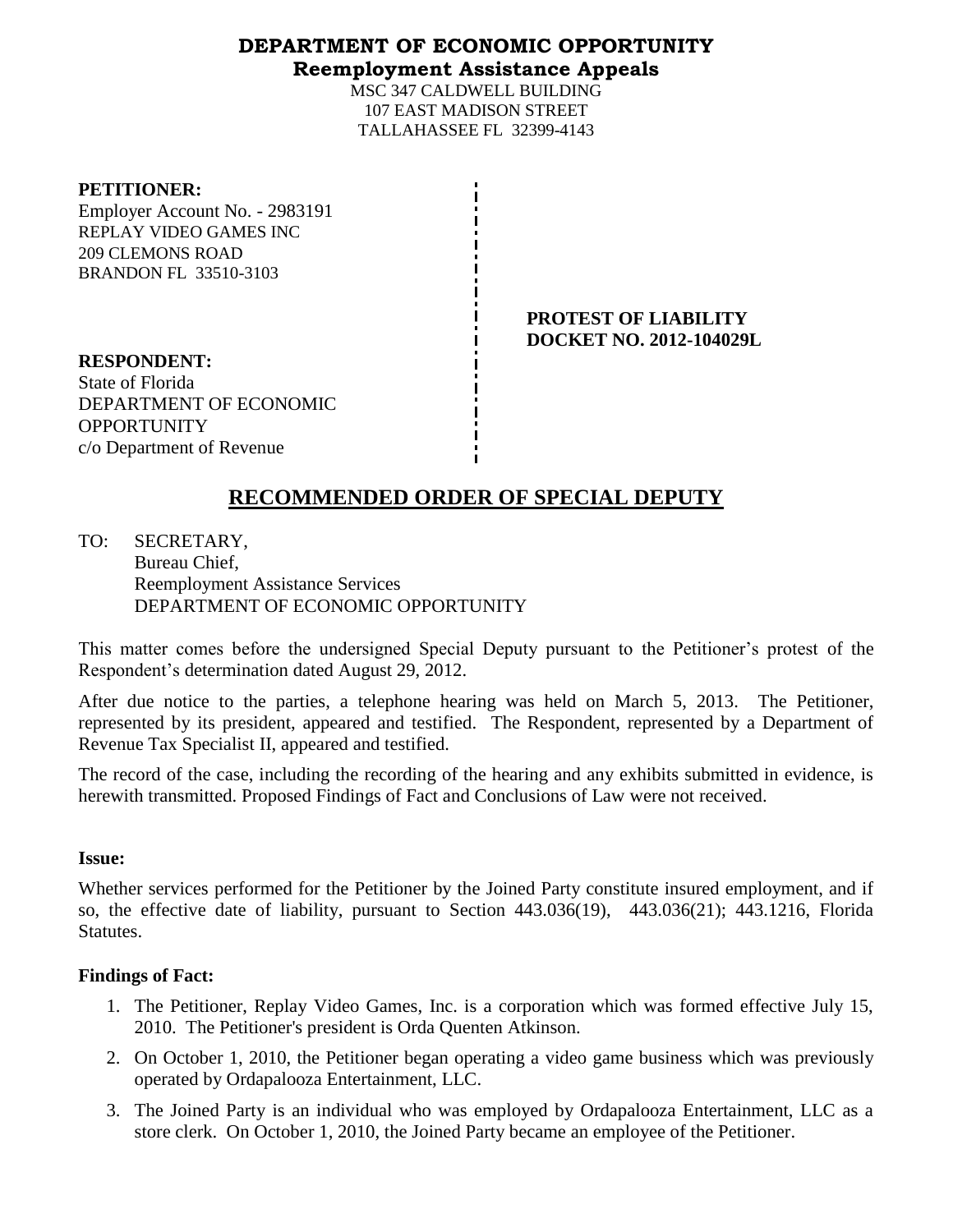- 4. The Joined Party performed services for the Petitioner as an employee, not as a subcontractor. He worked at the Petitioner's place of business under the supervision of the store manager. Income tax, social security, and Medicare taxes were withheld from the Joined Party's pay. The Petitioner registered with the Department of Revenue for payment of unemployment tax and paid tax on the Joined Party's earnings for the fourth quarter 2010.
- 5. The Joined Party continued working for the Petitioner until the Petitioner ceased operations on June 27, 2011. The Petitioner did not file the unemployment tax reports during 2011 and the Department of Revenue inactivated the Petitioner's account effective January 1, 2011.
- 6. The Joined Party filed a claim for unemployment compensation benefits, now known as reemployment assistance program benefits, effective July 29, 2012. His filing on that date established a base period from April 1, 2011, through March 31, 2012. When the Joined Party did not receive credit for his earnings from the Petitioner during the base period a *Request for Reconsideration of Monetary Determination* was filed and an investigation was assigned to the Department of Revenue to determine if the Joined Party performed services as an employee or as an independent contractor.
- 7. During the course of the investigation the Joined Party submitted his final paycheck from the Petitioner dated June 27, 2011, showing the year-to-date wages and also showing that payroll taxes had been withheld by the Petitioner.
- 8. On August 29, 2012, the Department of Revenue issued a determination changing the Petitioner's inactive date from January 1, 2011, to June 27, 2011, and holding that the Joined Party, performing services as a retail clerk, was the Petitioner's employee. The Petitioner filed a timely protest on September 11, 2012.

## **Conclusions of Law:**

- 9. The issue in this case, whether services performed for the Petitioner constitute employment subject to the Florida Reemployment Assistance Program Law, is governed by Chapter 443, Florida Statutes. Section 443.1216(1)(a)2., Florida Statutes, provides that employment subject to the chapter includes service performed by individuals under the usual common law rules applicable in determining an employer-employee relationship.
- 10. The Supreme Court of the United States held that the term "usual common law rules" is to be used in a generic sense to mean the "standards developed by the courts through the years of adjudication." United States v. W.M. Webb, Inc., 397 U.S. 179 (1970).
- 11. The Supreme Court of Florida adopted and approved the tests in 1 Restatement of Law, Agency 2d Section 220 (1958), for use to determine if an employment relationship exists. See Cantor v. Cochran, 184 So.2d 173 (Fla. 1966); Miami Herald Publishing Co. v. Kendall, 88 So.2d 276 (Fla. 1956); Magarian v. Southern Fruit Distributors, 1 So.2d 858 (Fla. 1941); see also Kane Furniture Corp. v. R. Miranda, 506 So.2d 1061 (Fla. 2d DCA 1987). In Brayshaw v. Agency for Workforce Innovation, et al; 58 So.3d 301 (Fla. 1st DCA 2011) the court stated that the statute does not refer to other rules or factors for determining the employment relationship and, therefore, the Department is limited to applying only Florida common law in determining the nature of an employment relationship.
- 12. Restatement of Law is a publication, prepared under the auspices of the American Law Institute, which explains the meaning of the law with regard to various court rulings. The Restatement sets forth a nonexclusive list of factors that are to be considered when judging whether a relationship is an employment relationship or an independent contractor relationship.
- 13. 1 Restatement of Law, Agency 2d Section 220 (1958) provides:
	- (1) A servant is a person employed to perform services for another and who, in the performance of the services, is subject to the other's control or right of control.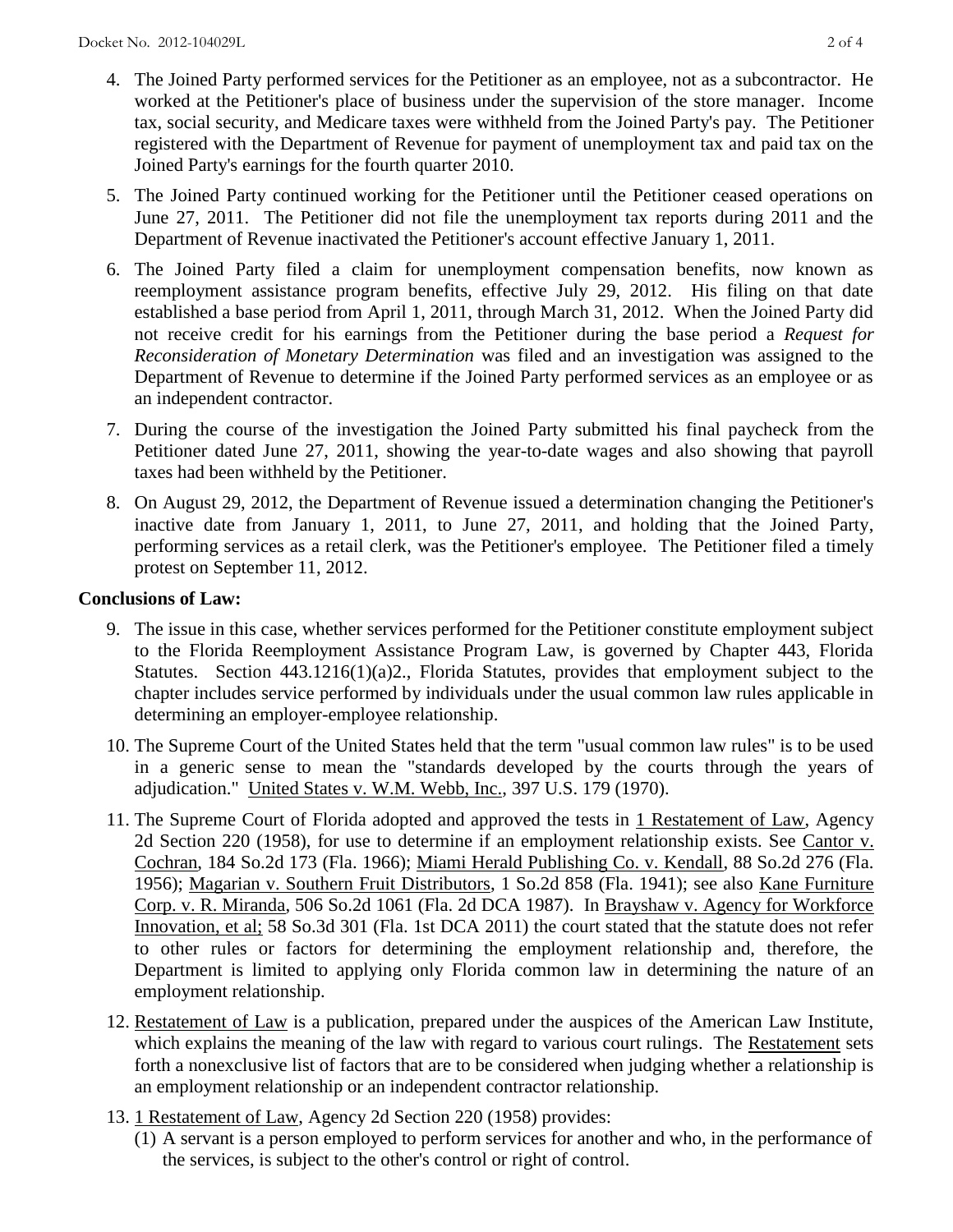- (2) The following matters of fact, among others, are to be considered:
	- (a) the extent of control which, by the agreement, the business may exercise over the details of the work;
	- (b) whether or not the one employed is engaged in a distinct occupation or business;
	- (c) the kind of occupation, with reference to whether, in the locality, the work is usually done under the direction of the employer or by a specialist without supervision;
	- (d) the skill required in the particular occupation;
	- (e) whether the employer or the worker supplies the instrumentalities, tools, and the place of work for the person doing the work;
	- (f) the length of time for which the person is employed;
	- $(g)$  the method of payment, whether by the time or by the job;
	- (h) whether or not the work is a part of the regular business of the employer;
	- (i) whether or not the parties believe they are creating the relation of master and servant;
	- (j) whether the principal is or is not in business.
- 14. Comments in the Restatement explain that the word "servant" does not exclusively connote manual labor, and the word "employee" has largely replaced "servant" in statutes dealing with various aspects of the working relationship between two parties.
- 15. In Department of Health and Rehabilitative Services v. Department of Labor & Employment Security, 472 So.2d 1284 (Fla. 1<sup>st</sup> DCA 1985) the court confirmed that the factors listed in the Restatement are the proper factors to be considered in determining whether an employer-employee relationship exists. However, in citing La Grande v. B&L Services, Inc., 432 So.2d 1364, 1366 (Fla.  $1<sup>st</sup>$  DCA 1983), the court acknowledged that the question of whether a person is properly classified an employee or an independent contractor often can not be answered by reference to "hard and fast" rules, but rather must be addressed on a case-by-case basis.
- 16. The Petitioner does not contest the fact the Joined Party performed services for the Petitioner from October 1, 2010, through June 27, 2011, as an employee subject to the Florida Reemployment Assistance Program Law. The Petitioner's president filed a protest only because he was concerned about the amount of his possible personal liability, not the liability of the corporation.

**Recommendation:** It is recommended that the determination dated August 29, 2012, be AFFIRMED.

Respectfully submitted on March 5, 2013.



R. O. SMITH, Special Deputy Office of Appeals

A party aggrieved by the *Recommended Order* may file written exceptions to the Director at the address shown above within fifteen days of the mailing date of the *Recommended Order*. Any opposing party may file counter exceptions within ten days of the mailing of the original exceptions. A brief in opposition to counter exceptions may be filed within ten days of the mailing of the counter exceptions. Any party initiating such correspondence must send a copy of the correspondence to each party of record and indicate that copies were sent.